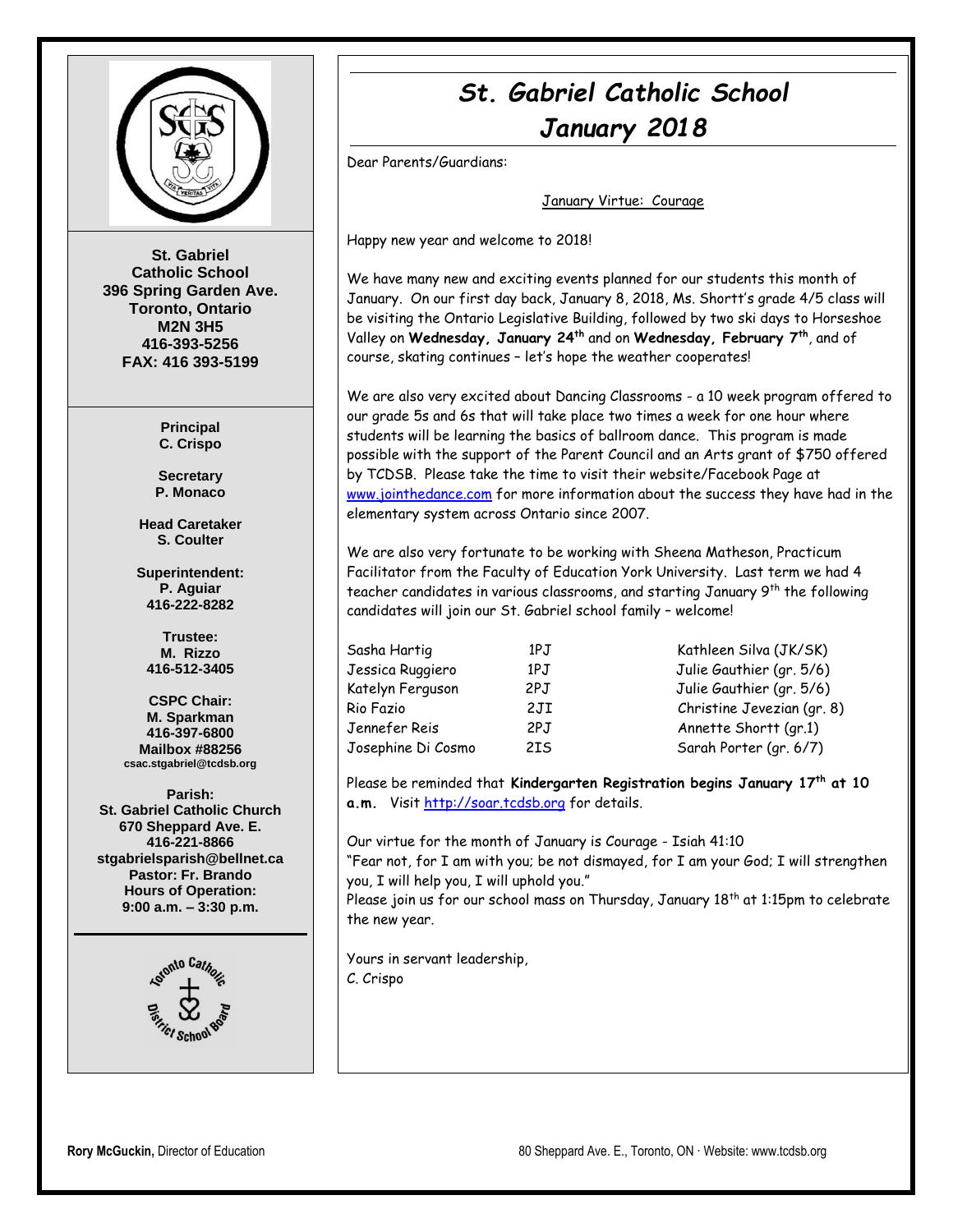# **ST. GABRIEL SCHOOL HOURS 2017-2018 SCHOOL YEAR**

| Start of School Day: 9:00 a.m. |                |
|--------------------------------|----------------|
| <b>Morning Recess:</b>         | 10:42 a.m. to  |
| Lunch Hour:                    | 11:45 p.m.     |
| Afternoon Recess:              | $2:10$ p.m. to |
| Dismissal:                     | 3:30 p.m.      |

**Morning Recess:** 10:42 a.m. to 10:57 a.m. **Lunch Hour**: **11:45 p.m. to 12:45 p.m. Afternoon Recess:** 2:10 p.m. to 2:25 p.m.

#### **SAFE SCHOOL ARRIVAL PROGRAM**

Please leave a message by calling the school at **416-393- 5256** when your child will be absent or late. Please make sure that all students who arrive late check in at the front office.

#### **NUTRITION PROGRAM NEWS**

We continue to offer a Nutrition Program under the direction of Soonim Jung (aka Soo), our coordinator and the number of parent volunteers who come to help on a daily basis. Students continue to be nourished and enjoy a daily healthy snacks to help them with their growth development and academics. Thank you for your generous support in term one! We are now asking for our second donation (see attached form). Please remember that if you donate \$20 or more, The Angel Foundation will issue a tax receipt that will be mailed directly to your home. A sincere thank you in advance ⊙

### **TAC @ ST. GABRIEL INDOOR SOCCER**

Grades 1-4 Wednesday - January 17th - March 7th (8 Weeks) 3:30-4:30PM \$12.50 / session \$100+HST \$113.00 Total \*12 registrations minimum to start the program **[tacsports.ca](http://tacsports.ca/) 416-473-3592**

## **ST. GABRIEL'S MASS TIMES AND YOUTH CHOIR**

St. Gabriel's Parish mass times: Saturday 4:30 Sunday 8:30, 10:30, 12:30

#### **MONTHLY VIRTUES**

Monthly Virtues are celebrated by all TCDSB's schools. Throughout the year we will be recognizing students each month by honouring those students who have demonstrated the virtue of the month through their words and actions.

> September – Hospitality October – Gratitude November – Peace

> **December – Charity** January – Courage

February – Love March – Forgiveness April – Justice May – Compassion June – Faithfulness

The following students were recognized for their demonstration of **charity:**

- Tiffany Chan
- Nicholas Manera
- Jacob Pangalilingan
- Ian Kwak
- Miguel Surco
- Miranda Tirado
- Ian Saldivar-Brittain
- Ben Cho
- Quincy Keir
- Koyinsola Biobaku
- Madison Sparkman
- Jordyn MacRae
- Eileen Cooke
- Matthew Tansingco
- Alyssa Lazzer
- Charlene Naz

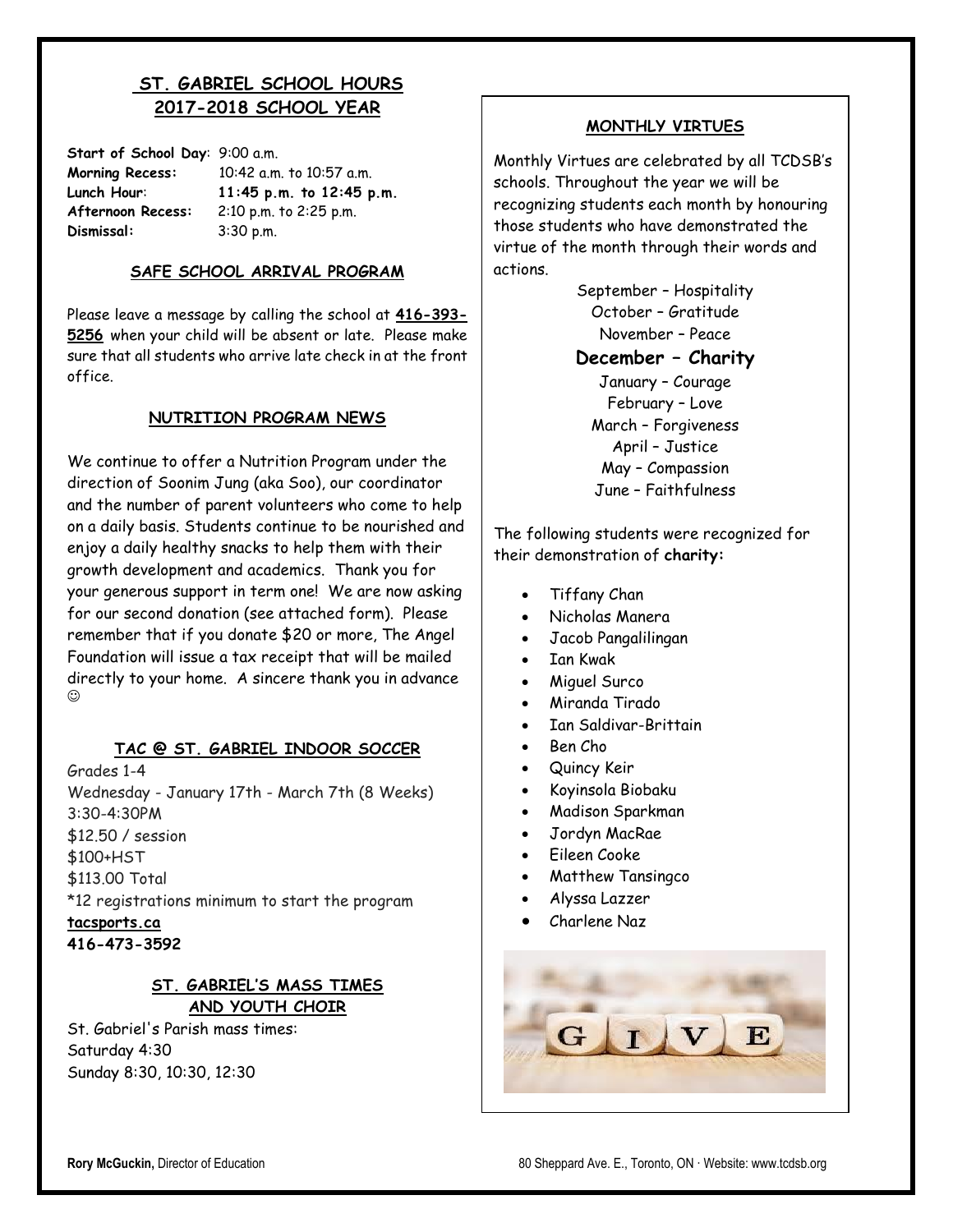### **The Facts on Education:**

*What is the best way for students to learn mathematics?*

#### *[www.cea-ace.ca/facts-on-education](http://www.cea-ace.ca/facts-on-education)*

Starting from early childhood, we make sense of the objects and space we experience. Effective teaching builds on students' mathematical experiences, which differ among individuals and across contexts. High expectations for performance, initiative and independence support achievement. Even young children can reason mathematically.

People learn mathematics when they wrestle with problems, connect them with their prior mathematical knowledge, and develop coherent and relevant methods and explanations. Teachers can help students learn mathematics by engaging them in this way. Students understand procedures better if they have the opportunity to manipulate concrete materials to represent mathematical operations (e.g., using blocks to represent place value: a cube to represent one, a stick made of 10 ones, a square made of 10 sticks, etc.), and to talk about reasons for their procedures. Calculators and other technologies can be useful tools for exploration of patterns and relationships, but children still need to be able to perform calculations and understand them without reliance on the technologies.

Regular and effective feedback from teachers and peers supports students' mathematical learning when it focuses on noticing patterns, exploring predictions, and explaining reasoning. Students' errors are best viewed as opportunities to clarify incomplete understanding and can help teachers know what concepts need more exploration. Mathematics curriculum should build topics onto each other. The sequence of these topics is more important than matching agerelated stages. An overloaded curriculum can be a barrier to learning. Teachers need to be comfortable with mathematics and have conceptual understanding. Their teaching benefits from collaborative planning that focuses on the central ideas of mathematics.

Language skills are necessary for learning mathematics. Teaching should recognize that a students' first language may be one important resource in their mathematics learning. Children from disadvantaged backgrounds can benefit with intervention in the early years to connect mathematics to their experiences and thus increase their comfort with it.

Conceptual understanding (knowing why something works), fluency with calculations (comfort with basic mathematics facts and procedures), and problem solving work together in mathematical learning. However, no high quality research supports any kind of ideal ratio between such focuses; they are all necessary.

#### **2018-2019 KINDERGARTEN REGISTRATION**

Kindergarten registration will begin on Wednesday, January 17, 2018 at 10:00 a.m. EST. Parents/guardians with JK/SK children will have an opportunity to **apply on-line only** using the "Student On-line Application for Registration" platform known as S.O.A.R. Parents will also be able to schedule their meeting with the school on the electronic application. The link for S.O.A.R. is: [http://soar.tcdsb.org.](http://soar.tcdsb.org/) In preparation for the scheduled meeting with the school, parents will be asked to refer to the information enclosed in this package. The following documents will be required at the time of your meeting with the school:

- Child's Birth Certificate or Passport/Immigration documents if child was not born in Canada
- Child's Catholic Baptismal Certificate (or proof of Catholicity of parent)
- Proof of residency in Toronto (some examples: utility bills, lease agreements, proof of purchase)
- Immunization Record
- Application for Direction of School Support (ADSS) form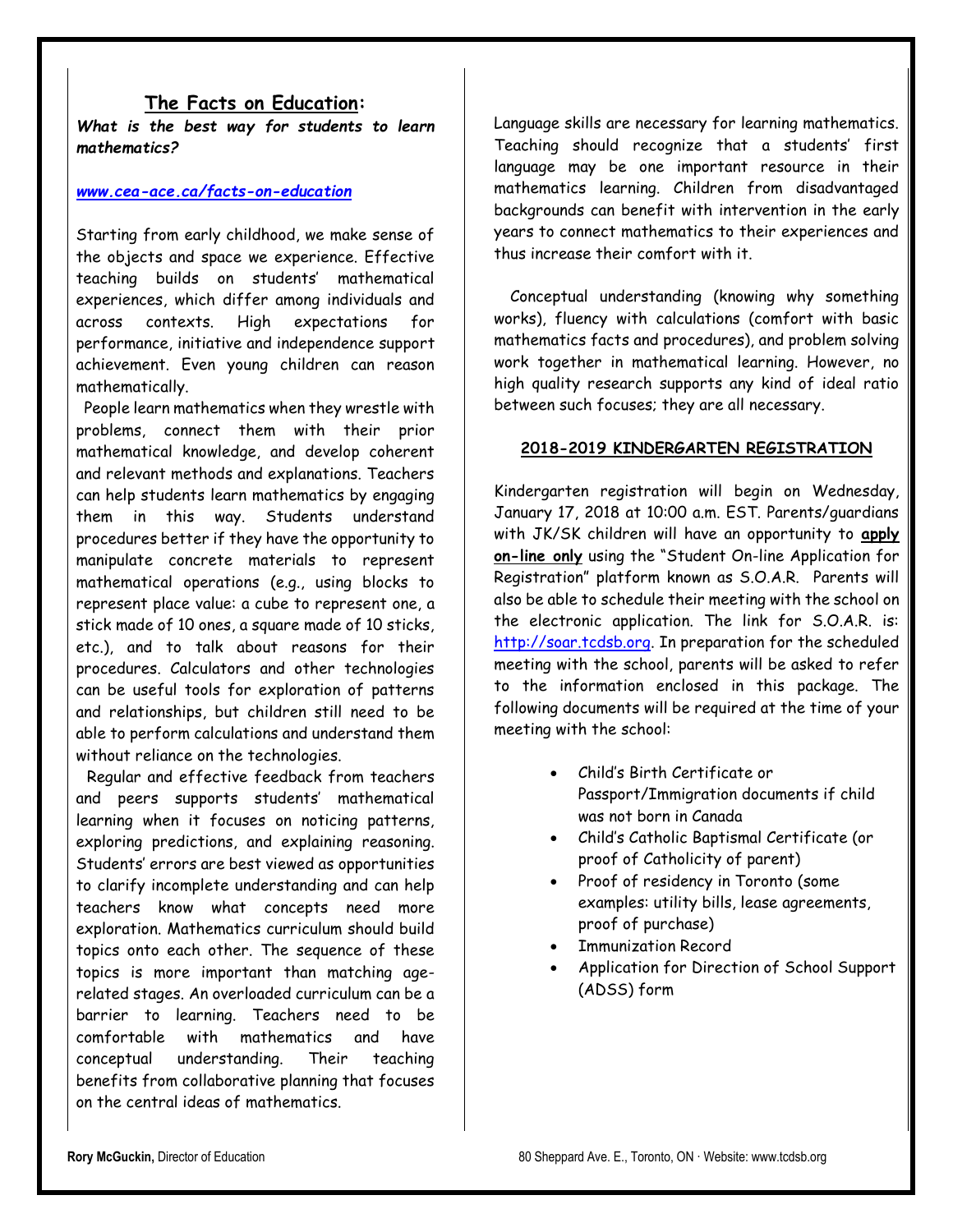#### **TORONTO CATHOLIC DISTRICT SCHOOL BOARD TRUSTEES 2017-2018**

Wards

| 1.               | Joseph Martino          | 416-512-3401 |
|------------------|-------------------------|--------------|
| $\overline{2}$ . | Ann Andrachuk           | 416-512-3402 |
| 3.               | Sal Piccininni          | 416-512-3403 |
| 4.               | Patrizia Bottoni        | 416-512-3404 |
| 5.               | Maria Rizzo             | 416-512-3405 |
| 6.               | Frank D'Amico,          |              |
|                  | Vice-Chair              | 416-512-3406 |
| 7.               | Michael Del Grande      | 416-512-3407 |
| 8.               | Garry Tanuan            | 416-512-3408 |
| 9.               | Jo-Ann Davis            | 416-512-3409 |
| 10.              | Barbara Poplawski       | 416-512-3410 |
| 11.              | Angela Kennedy, Chair   | 416-512-3411 |
| 12.              | Nancy Crawford          | 416-512-3412 |
|                  | Rhea Carlisle           |              |
|                  | <b>Student Trustees</b> | 416-512-3413 |
|                  | Joel Ndongmi,           |              |
|                  | <b>Student Trustee</b>  | 416-512-3417 |
|                  |                         |              |



**Orfelina Millan** Founder | [www.facebook.com/OrfeGreen](http://www.facebook.com/OrfeGreen) | [www.orfeart.com](http://www.orfeart.com/) | 647 625 5459 |

Term description: Beautiful Sceneries Day: Tuesdays Starting on the week of January 22 to March 5 Grades 2 to 6 Cost: \$130 (Materials are included) Only accepting 10 students.